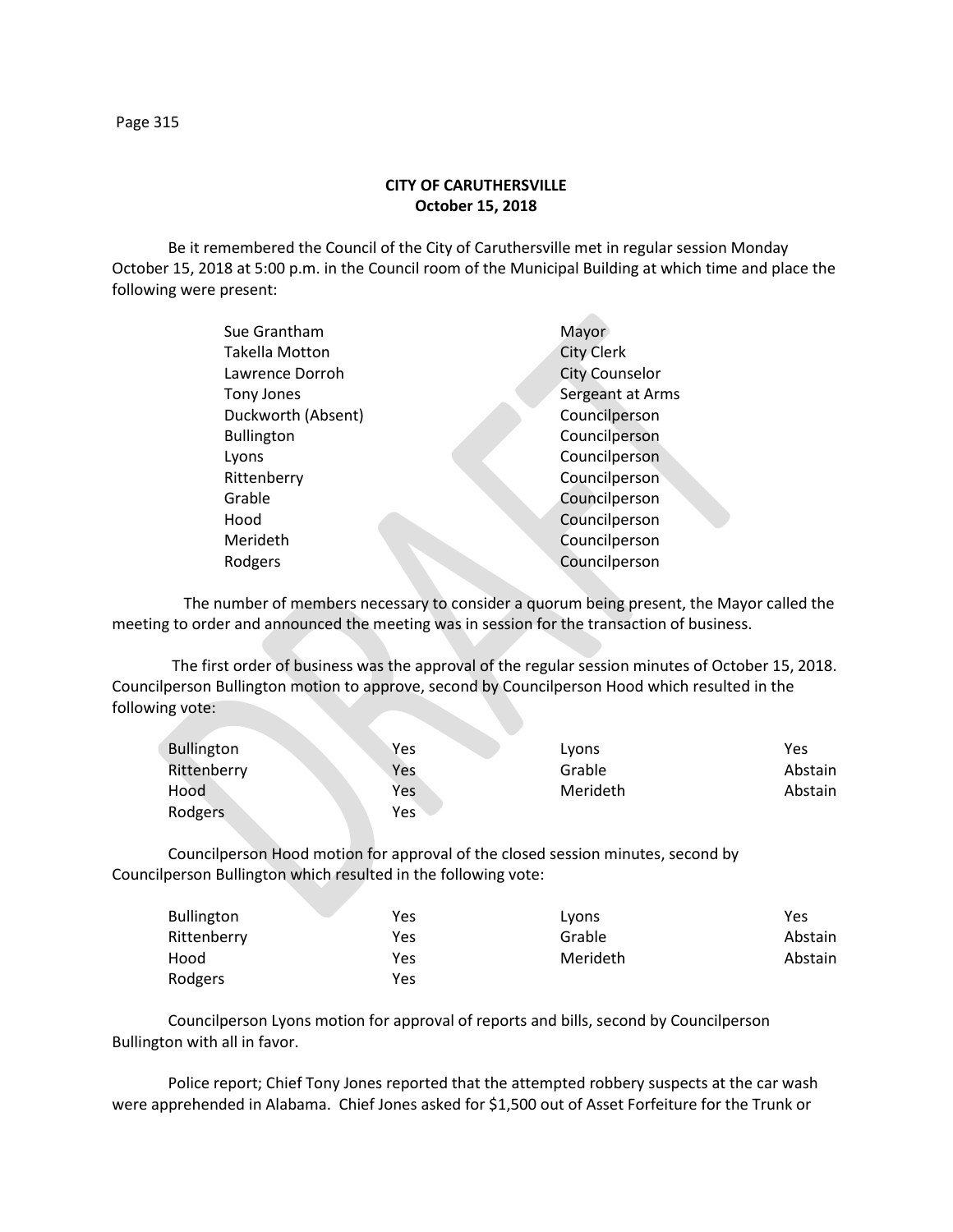Treat/Fall Festival for the Ministerial Alliance, which is budgeted for. Councilperson Bullington motion for approval, second by Councilperson Rodgers, with all in favor.

Fire report; Fire calls from October 8, 2018 through October 15, 2018 are as follows: 10/8/16; Shed on fire on Hwy D, 10/10/18; Combine on fire which was a total loss on Hwy O, 10/14/18; Fire alarm sounding at Caruthersville Cotton Warehouse. "The Great Central US Shake Out Earthquake Drill" is Thursday October 18, 2018 at 10:18 a.m. You get information about the drill at [www.shakeout.org.](http://www.shakeout.org/) CPR training is scheduled for next Monday at 6:00 p.m.

Paul Shaw reported that Street & Sanitation performed their normal everyday duties. The beacon light at the Airport was repaired. The entrances into town were mowed; Hwy 84, and the property next to Daylight Donuts, weed eat and removed litter from the overpass at the end of South Ward. The crew cleaned up the Maintenance Shed and organized it. The meter and valve boxes were raised on Mooreland Dr., and the project is almost finished. Mr. Shaw is also looking at how the sewer problem on S. Ward can be addressed. A list of potholes was comprised to address those issues, and pulled out a sign from the bays that use to be on the riverfront which will be repainted and put back up. The Industrial Dr. Water tower has been repaired; the 15<sup>th</sup> St tower exterior has been painted, and the 13<sup>th</sup> St. Water tower interior will be painted next week. The 3<sup>rd</sup> St. aerator has been broken down and will proceed to clean it. The Highway U water main project that was budgeted for will be underway, and if bundled with the  $12<sup>th</sup>$  St. Lift Station project the price would be significant lower for the lift station. The steps were repaired leading up to the cardboard recycling bin, and assisted the Chamber of Commerce with the Chili Cookoff. The leak was fixed at Riverview and on  $4<sup>th</sup>$  St. by the hotel; the leak was also fixed in the back of the Wal - Mart building. The department also assisted Park & Recreation with replacement of valves on their backwash system, and the blower motor was fixed on  $3<sup>rd</sup>$  St. A delegation with Entegrity came down and looked at all the City buildings to see what could be done to lower utilities. Mr. Shaw met with Randolph Finkle with ISO concerning building permits.

Paul Shaw and Mayor Grantham met with John Chittenden and they were told that a grant was available for the airport that would be at 100% for the airport sealant. All is needed is to apply and submit; it has been written up. Councilperson Rittenberry motion to apply for the grant, second by Councilperson Lyons, which resulted in the following vote:

| <b>Bullington</b> | Yes | Lyons    | Yes  |
|-------------------|-----|----------|------|
| Rittenberry       | Yes | Grable   | Yes  |
| Hood              | Yes | Merideth | Yes. |
| Rodgers           | Yes |          |      |

Paul Shaw asked for approval for bids on the Water Main Project. Councilperson Bullington motion for approval, second by Councilperson Hood, which resulted in the following vote:

| <b>Bullington</b> | Yes | Lyons    | Yes  |
|-------------------|-----|----------|------|
| Rittenberry       | Yes | Grable   | Yes. |
| Hood              | Yes | Merideth | Yes  |
| Rodgers           | Yes |          |      |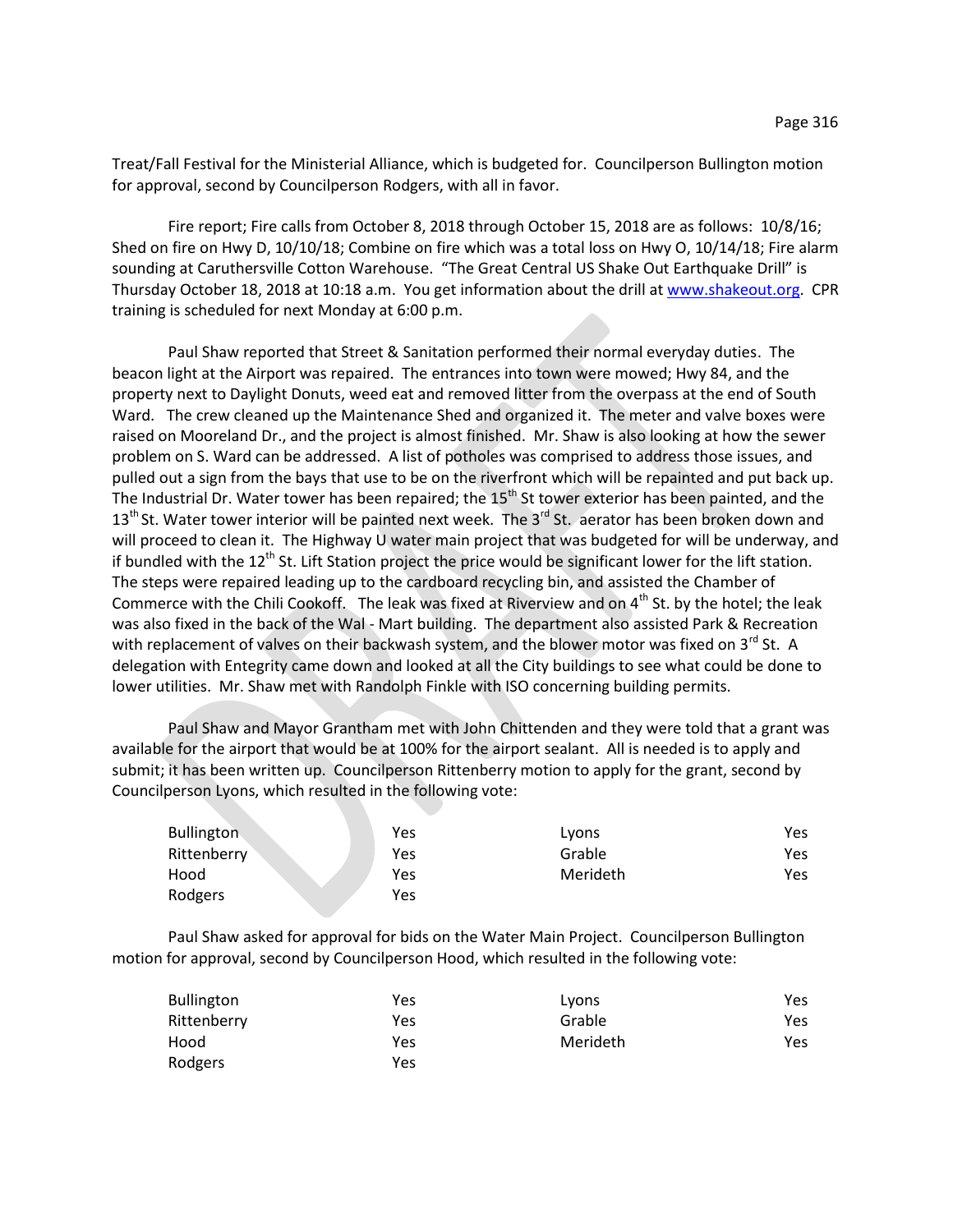## Page 317

Paul Shaw asked for approval of payment out of Sales Tax Capital Improvement Fund which is budgeted for the payment of semi-annually tank maintenance in the amount of \$36,987. Councilperson Bullington motion for approval, second by Councilperson Lyons, which resulted in the following vote:

| <b>Bullington</b> | Yes | Lyons    | Yes  |
|-------------------|-----|----------|------|
| Rittenberry       | Yes | Grable   | Yes. |
| Hood              | Yes | Merideth | Yes  |
| Rodgers           | Yes |          |      |

Code Enforcement; Sonya Fuller reported sending out 14 letters, and will do a sweep throughout the City for derelict vehicles. The hangers have continued to be put out, and the volunteers from MERS Goodwill are still working, and another one will come on board this week.

Park & Recreation; Wesley Deere reported that there are 3 more nights of Pee Wee football, and they are undefeated; the championship will be played in Portageville. The ventilation was installed in order to get the chlorine out of the building, and the roof was patched for leaks. Mr. Deere recommended the pool bids to be extended to broaden the scope. Councilperson Lyons motion for approval, second by Councilperson Hood with all in favor.

Library report; Teresa Tidwell reported that the "Lights On Afterschool" initiative will take place at the library on October 25, 2018 from 3:00 p.m. to 5:30 p.m. Its open house for the community to come and see what is being accomplished with the children. Councilperson Rodgers complimented Ms. Tidwell and her staff for their patience with the children.

Pastor Haywood with the Church of God talked about the Fall Festival/Trunk or Treat that has been providing a safe environment for the children to come to celebrate Halloween for about 10 years. Over the years the churches and the Police and Fire departments have combined their resources for a greater event. The event will take place Wednesday October 31, 2018 at 4:30 p.m. to 6:30 p.m. on the lot beside the Church of God on Carleton.

Councilperson Bullington made mention that the Arts Council will be decorating Reynolds Park this year, with the hope to expand each year. Trees will be put up with the sponsorship being \$100 per tree. The Arts Council will be building 15 trees, and would like to build more, they're also asking for donations of extension cords.

Business from the floor; Charles Cain was concerned about the amount of money that is being spent on Mooreland Dr., with it being less traveled. He stated that the money could have been spent elsewhere in the City by spreading the money out and repairing multiple streets. It was explained that Mooreland Dr. had not had any work done on it in 30 years. The decision to go with concrete instead of asphalt was only a minimal difference with the concrete lasting longer. The curbs were put in and large trees uprooted to prevent a bigger problem. Mr. Cain also wanted to know if the City was paying for Churchill property to be mowed. The Mayor explained that the City was mowing some of the properties, but that he was paying. Mr. Cain inquired about the Carroll property, and Counselor Dorroh stated that the City would more than likely address it.